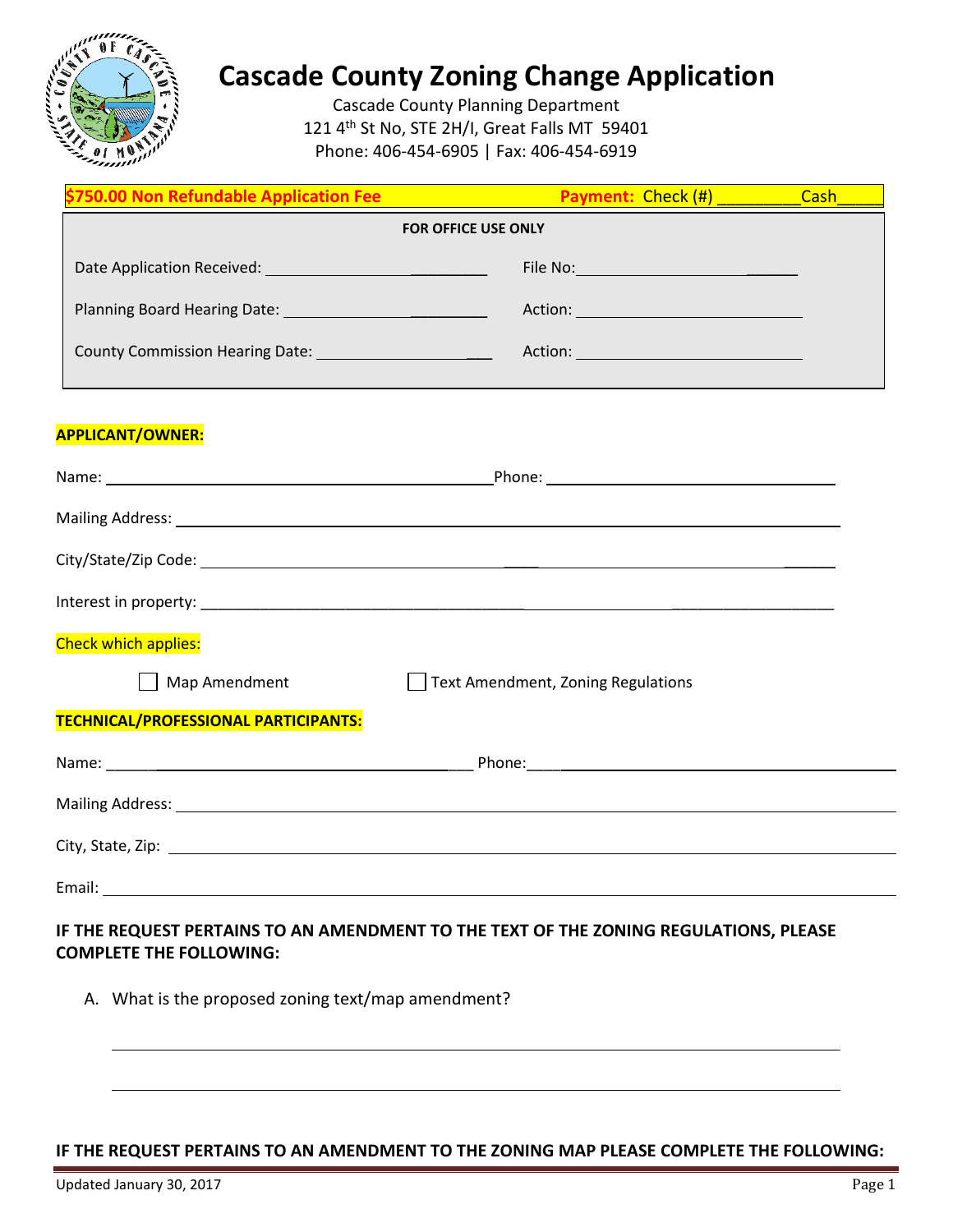|    | A. Address of the property:                                                             |                                                 |  |
|----|-----------------------------------------------------------------------------------------|-------------------------------------------------|--|
| В. | Legal Description:                                                                      |                                                 |  |
|    |                                                                                         | (Lot/Block of Subdivision, or Geocode/Parcel #) |  |
|    | Section Township                                                                        | Range                                           |  |
|    |                                                                                         |                                                 |  |
|    |                                                                                         |                                                 |  |
|    | F. The <b>present</b> zoning of the above property is: ________________________________ |                                                 |  |
|    | G. The <b>proposed</b> zoning of the above property is:                                 |                                                 |  |

#### **APPLICATION REQUIREMENTS**

An applicant must notify the Planning Department and request a pre-application meeting with planning staff. The preapplication meeting will be scheduled within thirty (30) days of the request. At this meeting, staff will indicate the necessary information within the application, process, and timeline for the rezoning petition process. The application for a rezoning petition must include the following and any additional materials requested by Planning Staff:

- (1) A letter signed by at least one landowner within the area to be rezoned explaining the requested rezoning.
- (2) A vicinity map of the parcels and surrounding area clearly identifying the location of the property.
- (3) A legal description of the boundaries of the proposed district.
- (4) A lot layout plan may be required indicating some or all of the following:
	- (a) Identify any covenants, liens, easements or any other encumbrances upon the parcel. If a description will not suffice, provide copies or exhibits when necessary.
	- (b) The land area of the parcel (found on deed, subdivision plat or certificate of survey at the Office of the County Clerk and Recorder or Planning Department).
	- (c) Describe the existing land use of the parcel and neighboring areas.
	- (d) Describe the anticipated impact upon neighboring property.
	- (e) On a site plan, indicate the dimensions of the property under consideration, the size and placement of existing structures, parking areas and landscaping areas.
	- (f) On a site plan, indicate the location of existing curb cuts or access points.
	- (g) On a site plan indicate the location of any existing utilities such as water, sewer, gas, electricity, storm sewer, rivers, creeks, streams, irrigation ditches, easements, historical land marks, or any other items that may affect the application.
- (5) Cite any previous request for a zone change or variance involving the parcel, as well as any action taken on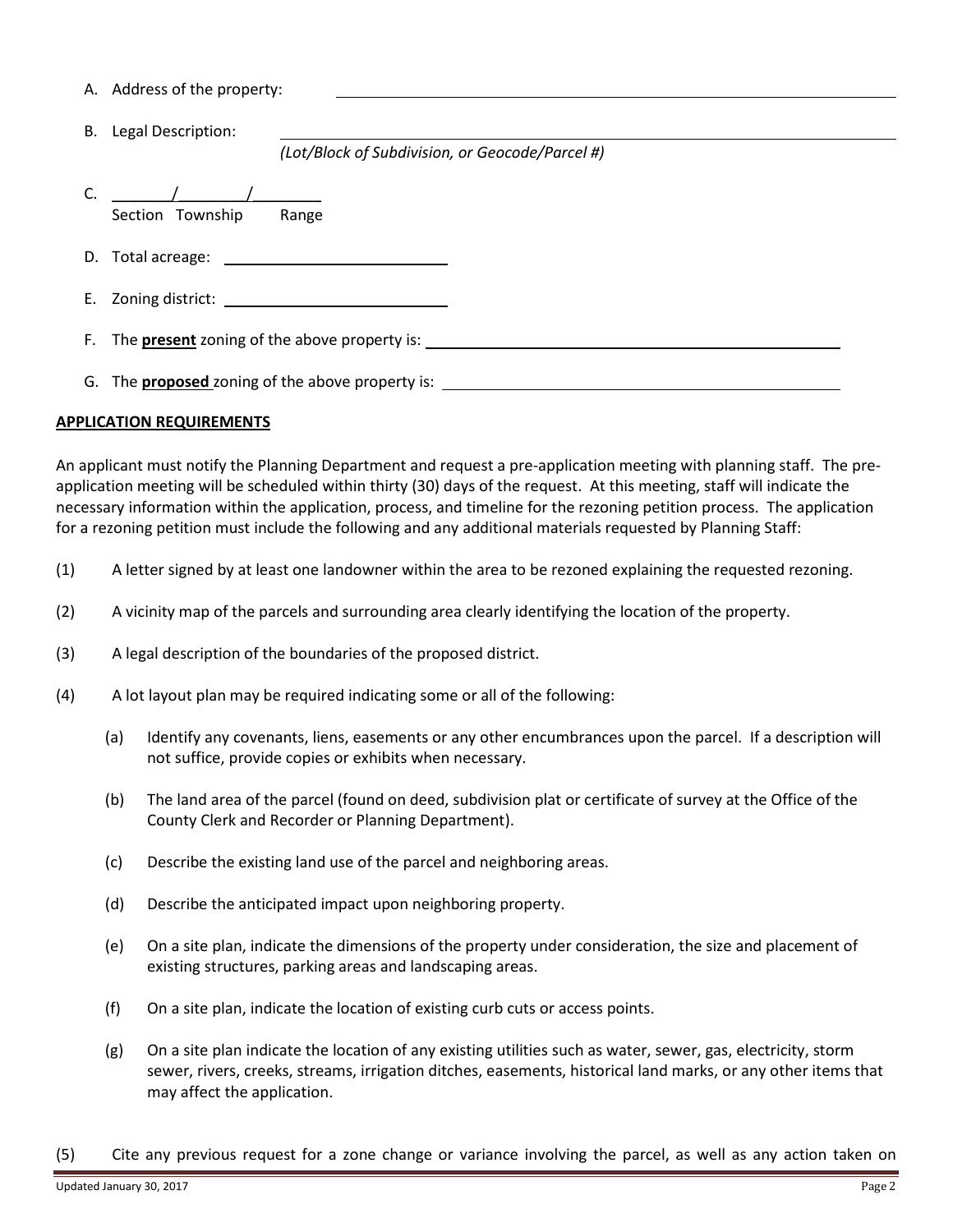(6) **Application Fee: All applications for rezoning must include an application fee of seven hundred fifty dollars (\$750.00).**

## **THE FOLLOWING ARE THE CRITERIA BY WHICH ZONING AMENDMENTS ARE REVIEWED. PLEASE PROVIDE A RESPONSE AND** *DETAILED* **EXPLANATION FOR EACH CRITERION FOR CONSIDERATION BY THE PLANNING STAFF, PLANNING BOARD, AND COUNTY COMMISSIONERS.**

**Criteria 1:** Is the proposed amendment in accordance with the Growth Policy's five primary goals and associated objectives?

#### **Goal 1: Sustain and strengthen the economic well-being of Cascade County's citizens.**

#### **Objectives:**

- **a.** Stimulate the retention and expansion of existing businesses, new businesses, value-added businesses, wholesale and retail businesses, and industries including agriculture, mining, manufacturing/processing, and forest products.
- **b.** Stabilize and diversify the county's tax base by encouraging the sustainable use of its natural resources.
- **c.** Identify and pursue primary business development that complements existing business, which is compatible with communities, and utilizes available assets. Identify and pursue targeted business development opportunities to include, but not limited to, manufacturing/heavy industry, telecommunications, and youth/social services.
- **d.** Promote the development of cultural resources and tourism to broaden Cascade County's economic base.
- **e.** Foster and stimulate well-planned entrepreneurship among the county's citizenry.
- **f.** Promote a strong local business environment. Encourage and strengthen business support mechanisms such as chambers of commerce, development organizations and business roundtable organizations.
- **g.** Improve local trade capture for Cascade County businesses. Promote local shopping as well as well-planned businesses and new businesses.
- **h.** Network with and support other economic development efforts in the region and statewide, in recognition of Cascade County's interdependence with other communities and to leverage available local resources.
- **i.** Encourage the growth of the agricultural economy.
- **j.** Stimulate the growth of the economy by encouraging the use of alternative methods of energy production, including wind energy.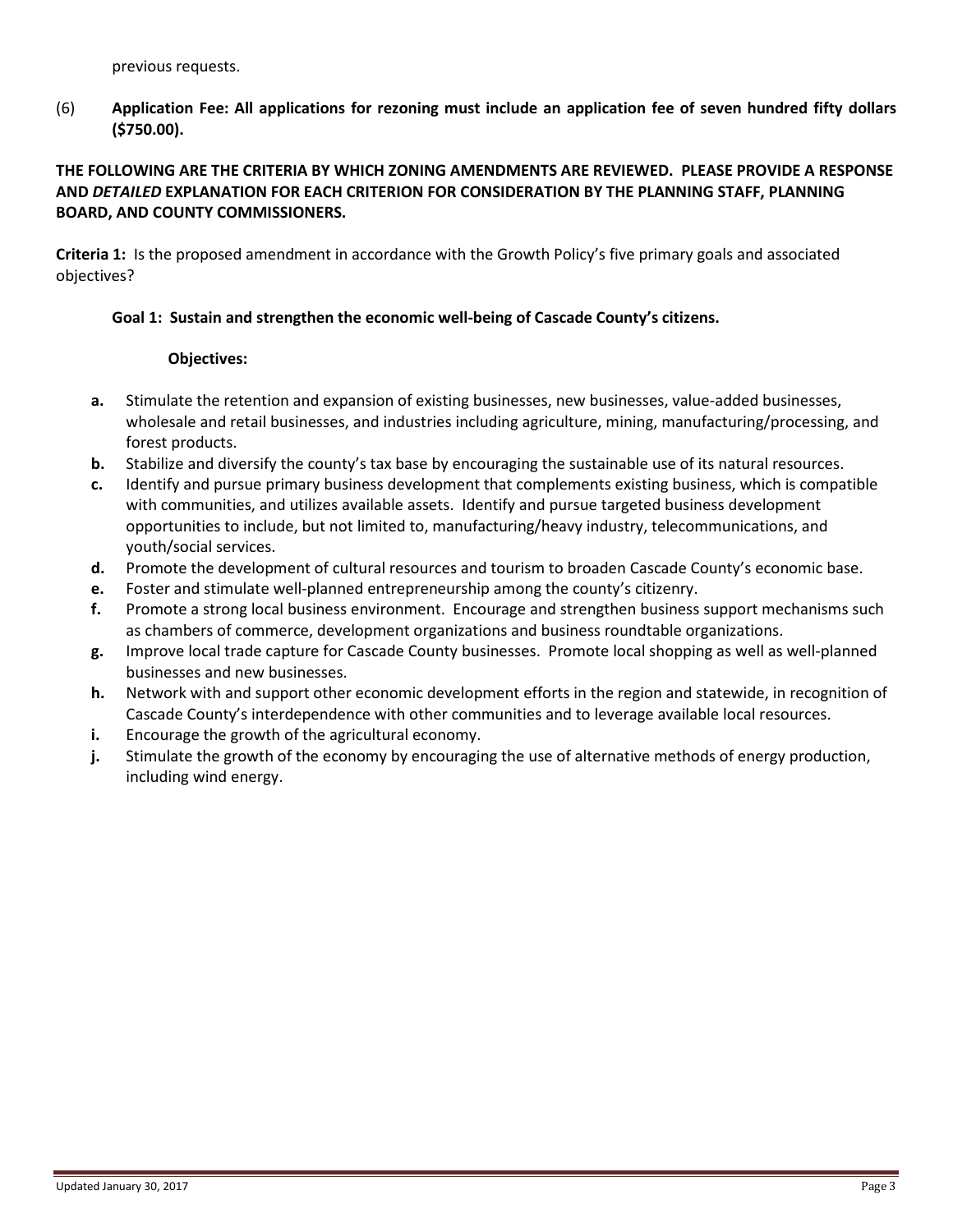## **Goal 2: Promote and maintain Cascade County's rural character and the community's historic relationship with natural resource development.**

#### **Objectives:**

- **a.** Foster the continuance of agriculture and forestry in recognition of their economic contribution and the intrinsic natural beauty of grazing areas, farmlands, and forests.
- **b.** Preserve Cascade County's scenic beauty and conserve its forests, rangelands and streams, with their abundant wildlife and good fisheries.
- **c.** Preserve Cascade County's open space setting by encouraging new development to locate near existing towns and rural settlements and by discouraging poorly designed, land subdivisions and commercial development.
- **d.** Assure clean air, clean water, a healthful environment and good community appearance.
- **e.** Support the development of natural resources including but not limited to timber, mining, oil and gas production, and renewable energy production.
- **f.** Continue to work with federal and state agencies to redevelop properties within Cascade County which are currently undergoing Superfund and Brownfield processes.

#### **Goal 3: Maintain agricultural economy.**

#### **Objectives:**

- **a.** Protect the most productive soil types.
- **b.** Continue to protect soils against erosion.
- **c.** Protect the floodplain from non-agricultural development.
- **d.** Support the development of value-added agricultural industry in Cascade County utilizing the products from the regional area.

#### **Goal 4: Retain the presence of the US Military in Cascade County.**

#### **Objectives:**

- **a.** Encourage the federal congressional delegation to actively support maintaining the current mission status at a minimum.
- **b.** Promote the location of additional military missions in Cascade County.
- **c.** Encourage the reactivation of the runway at Malmstrom Air Force Base for fixed wing operations.
- **d.** Refer to the Joint Land Use Study for resolving conflicts and promoting mission compatible development.

## **Goal 5: Preserve and enhance the rural, friendly and independent lifestyle currently enjoyed by Cascade County's citizens.**

#### **Objectives:**

- **a.** Maintain Cascade County's citizens independent lifestyle and minimize local governmental intervention, to the extent possible, consistent with the requirements of a continually evolving economy and constantly changing population.
- **b.** Preserve and promote Cascade County's rich cultural heritage, rooted in natural resource development and reflected in its numerous cultural/historic sites and archaeological areas.
- **c.** Promote fire prevention measures throughout the county, giving special emphasis to the extreme fire hazards present at the wild land/urban interface.
- **d.** Encourage the continued development of educational programs and facilities, recreational opportunities and spaced and health services for all county residents.